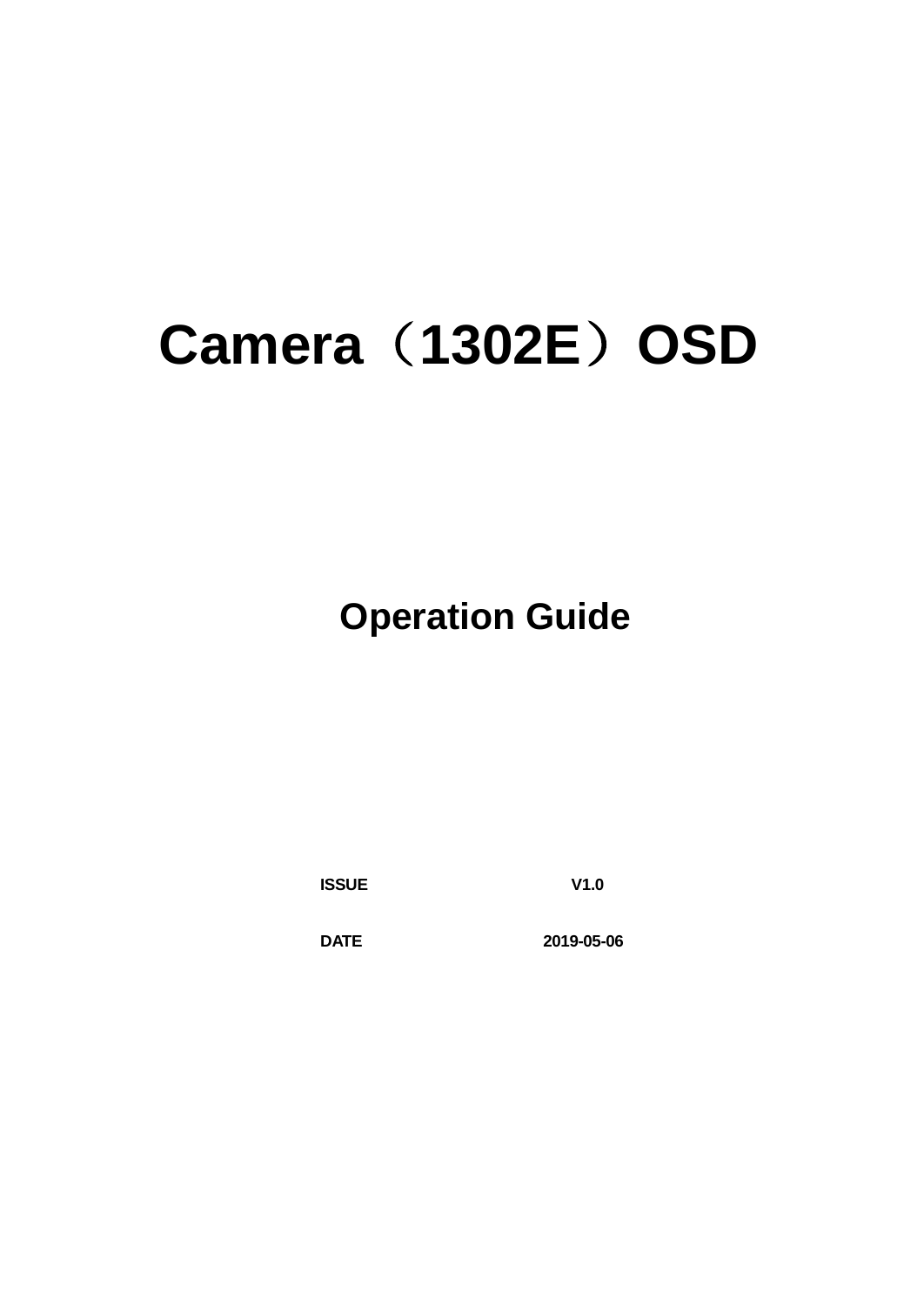## **About This Document**

## <span id="page-1-0"></span>**Purpose**

This document describes how to use the web management system for DVR and the cameras managed by DVR.

## **Symbol Conventions**

The symbols that may be found in this document are defined as follows.

| Symbol         | Description                                                                                                                                                                                                                                          |
|----------------|------------------------------------------------------------------------------------------------------------------------------------------------------------------------------------------------------------------------------------------------------|
| <b>DANGER</b>  | Indicates an imminently hazardous situation which, if not<br>avoided, will result in death or serious injury.                                                                                                                                        |
| <b>WARNING</b> | Indicates a potentially hazardous situation which, if not<br>avoided, could result in death or serious injury.                                                                                                                                       |
| <b>CAUTION</b> | Indicates a potentially hazardous situation which, if not<br>avoided, may result in minor or moderate injury.                                                                                                                                        |
| <b>NOTICE</b>  | Indicates a potentially hazardous situation which, if not<br>avoided, could result in equipment damage, data loss,<br>performance deterioration, or unanticipated results.<br>NOTICE is used to address practices not related to personal<br>injury. |
| <b>NOTE</b>    | Calls attention to important information, best practices and<br>tips.<br>NOTE is used to address information not related to personal<br>injury, equipment damage, and environment deterioration.                                                     |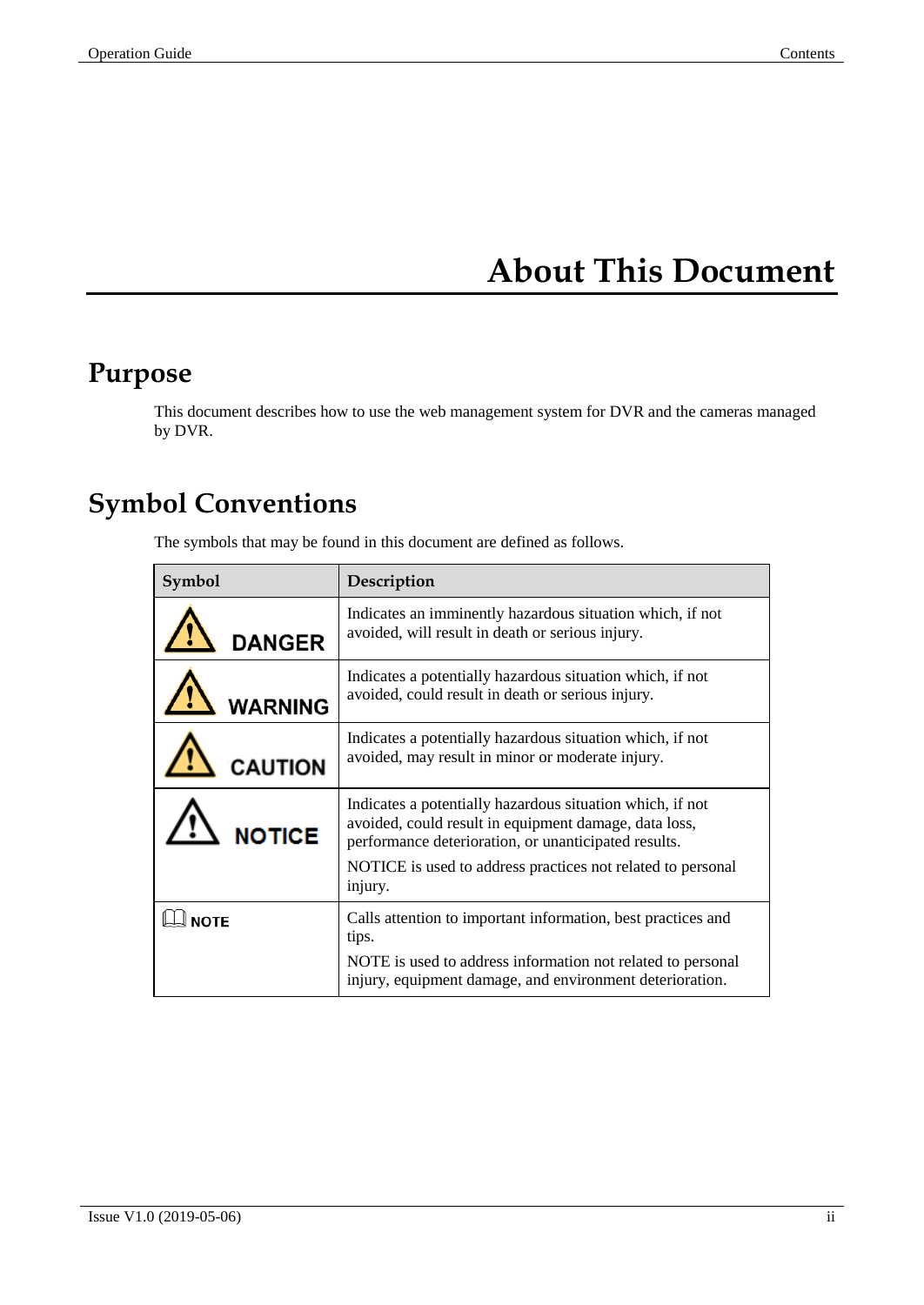## Contents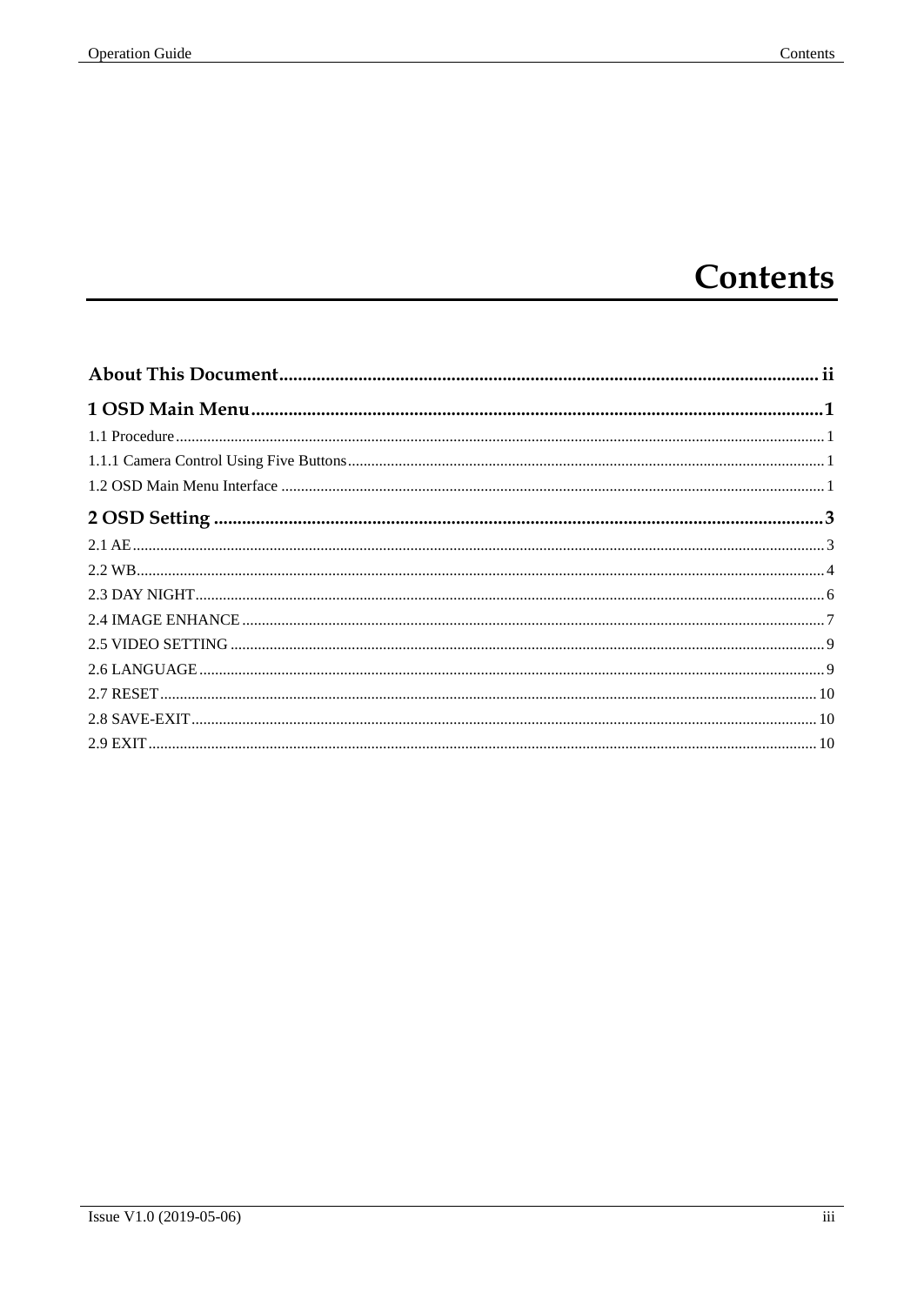## **1 OSD Main Menu**

## <span id="page-3-0"></span>**1.1 Procedure**

### <span id="page-3-2"></span><span id="page-3-1"></span>**1.1.1 Camera Control Using Five Buttons**

<span id="page-3-4"></span>If your camera has four arrow buttons and one **SET** button, you can use the buttons to operate the OSD main menu[. Figure 1-1](#page-3-4) shows the five buttons.



**The buttons have the following functions:**

- **SET:** Press this button to open the OSD main menu or end setup.
- **UP/DOWN:** Press the two buttons to select the upper or lower menu.
- **•** LEFT/RIGHT: Press the two buttons to select different modes.

**----End**

## <span id="page-3-3"></span>**1.2 OSD Main Menu Interface**

The OSD main menu interface includes **AE**, **WB**, **DAY-NIGHT**, **VIDEO SETTING, LANGUAGE**, **RESET, SAVE - EXIT,** and **EXIT**, as shown in [Figure 1-2.](#page-4-0)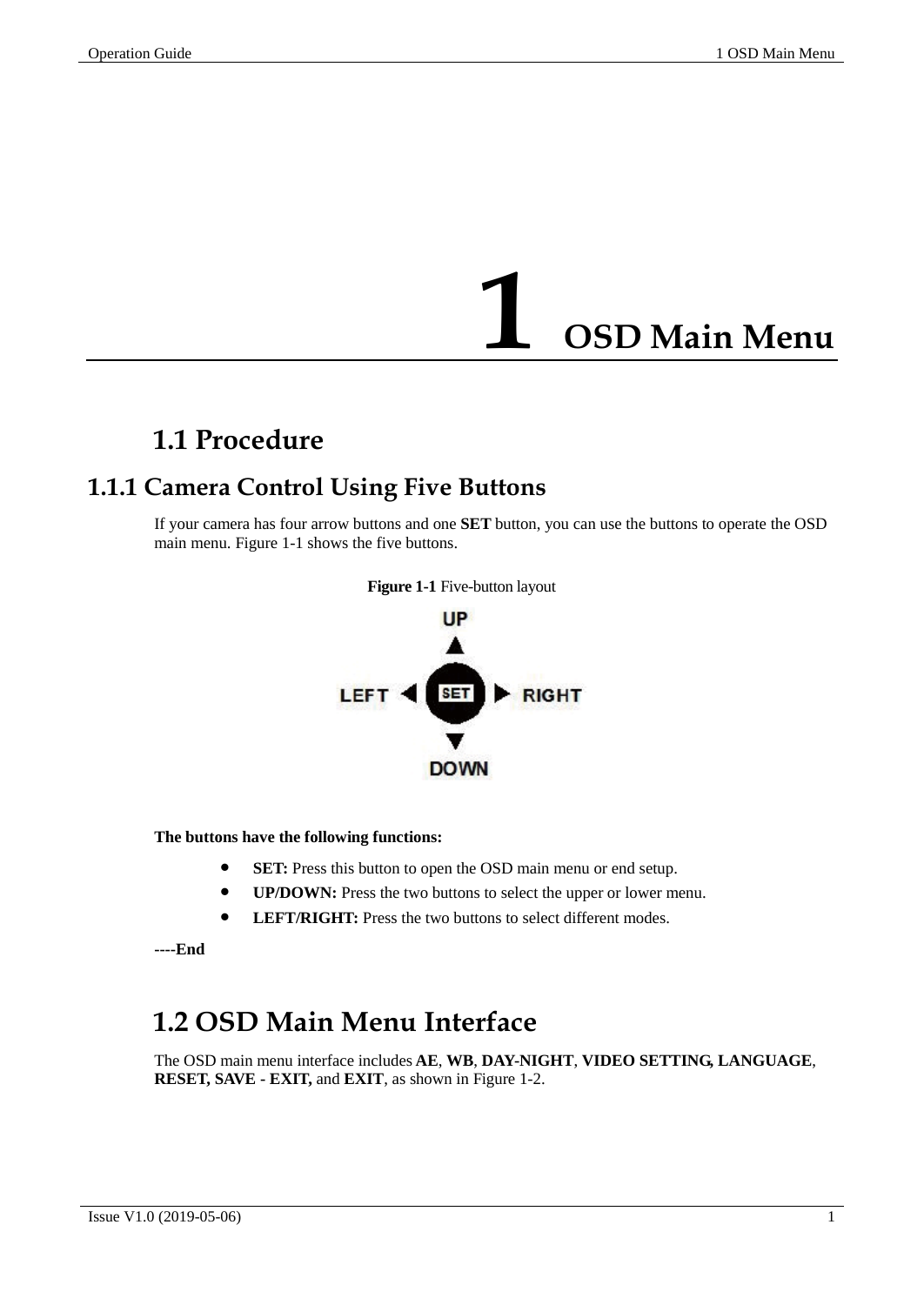|  | Figure 1-2 OSD main menu interface |  |  |  |  |
|--|------------------------------------|--|--|--|--|
|--|------------------------------------|--|--|--|--|

<span id="page-4-0"></span>

| 30/03/2019 14:00:27 Sat |                 |                          |
|-------------------------|-----------------|--------------------------|
| Channel <sub>02</sub>   |                 |                          |
|                         |                 |                          |
|                         | MAIN MENU<br>AE |                          |
|                         | W B             | LL                       |
|                         | DAY NIGHT       | ب                        |
|                         | IMAGE ENHANCE   | $\overline{\phantom{0}}$ |
|                         | VIDEO SETTING   | $\overline{\phantom{0}}$ |
|                         | LANGUAGE        | <b>IENGLISH</b>          |
|                         | RESET           |                          |
|                         | SAVE EXIT       |                          |
|                         | EXIT            |                          |
|                         |                 |                          |
|                         |                 |                          |
|                         |                 |                          |
|                         |                 |                          |
|                         |                 |                          |
|                         |                 |                          |
|                         |                 |                          |

**----End**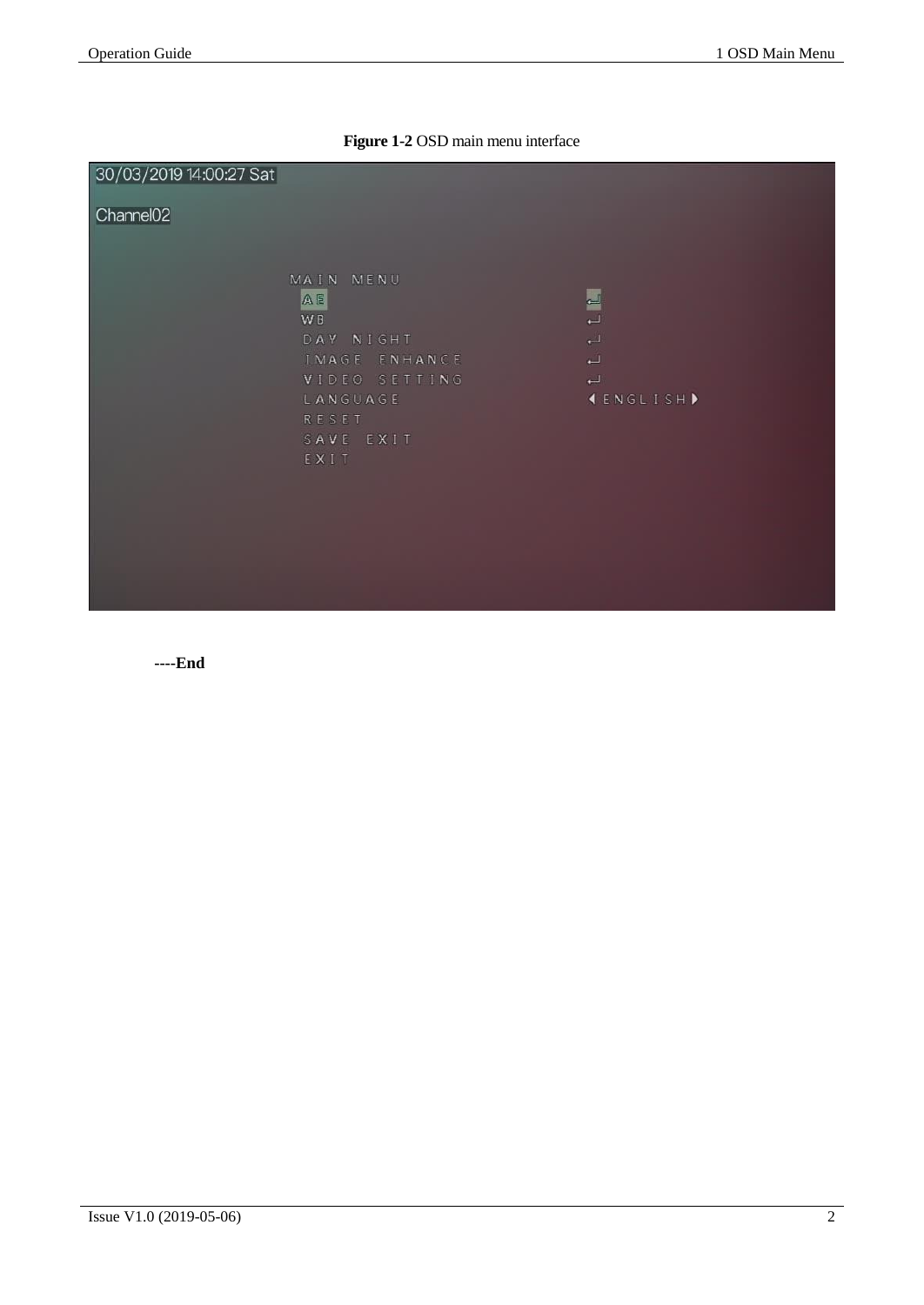# **2 OSD Setting**

## <span id="page-5-1"></span><span id="page-5-0"></span>**2.1 AE**

AE is intended to adjust image brightness by setting parameters such as aperture, shutter, and gain. The **EXPOSURE** interface includes **BRIGHTNESS**, **EXPOSURE MODE, ADVANCED.**

#### **Procedure**

Step 1 Press the **UP** or **DOWN** button to select **AE**.

Step 2 Press the **SET** button to open the **EXPOSURE** interface, as shown in [Figure](#page-5-2) 2-1.

<span id="page-5-2"></span>

#### **Figure 2-1 EXPOSURE** interface

Step 3 Press the **UP** or **DOWN** button to select **BRIGHTNESS** and press the **LEFT** or **RIGHT**  button to select a brightness value. The default brightness is 16 and the setting range is 0-30.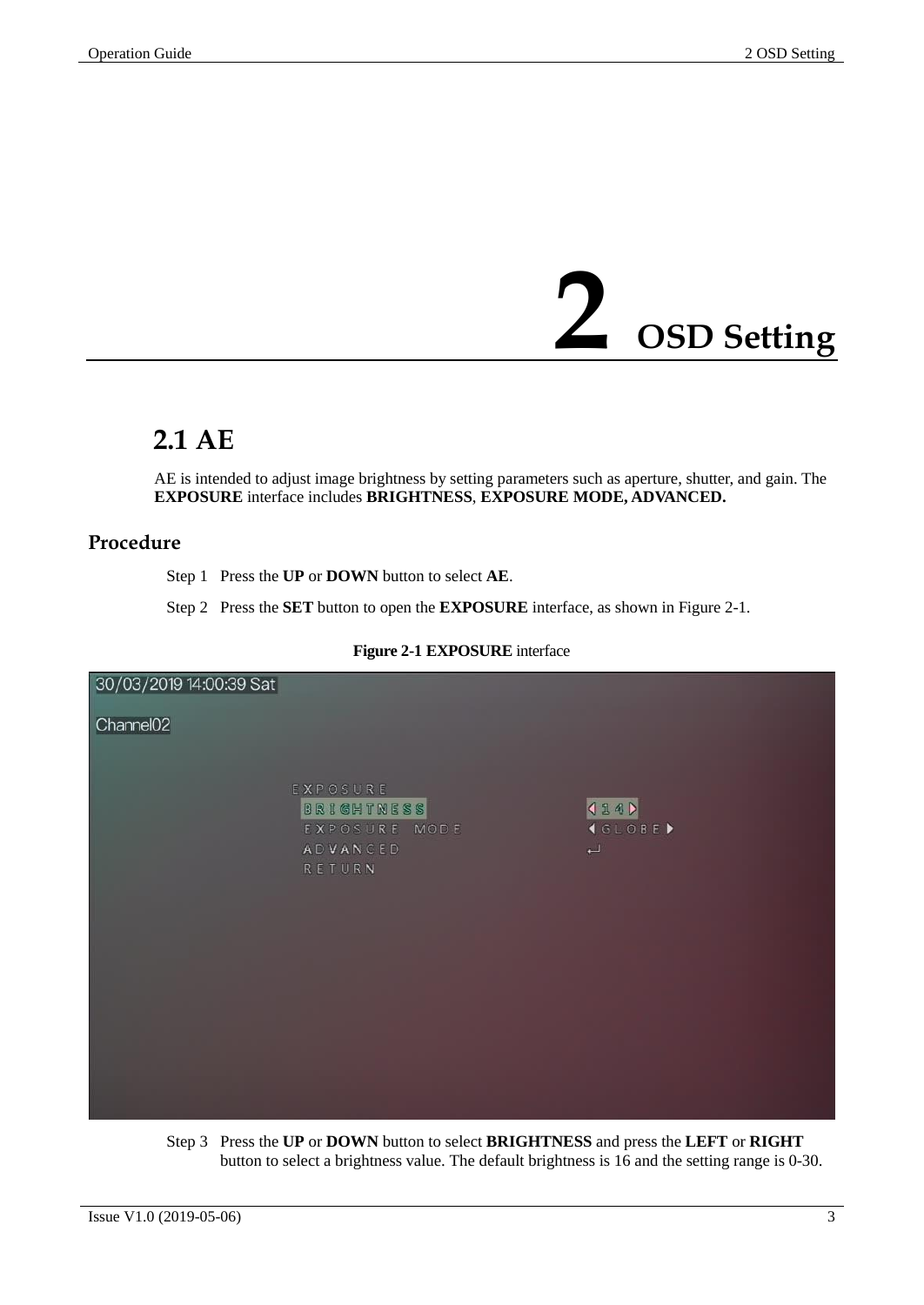Step 4 Press the **UP** or **DOWN** button to select **EXPOSURE MODE** and press the **LEFT** or **RIGHT** button to select a exposure mode.

The exposure mode includes **GLOBE,** and **BLC**.

− BLC: Press the **LEFT** or **RIGHT** button to select BLC, press the **LEFT** or **RIGHT**  button to adjust BLC value. The default BLC is 4, and the setting range is 1-8.

- − GLOBE: Press the **LEFT** or **RIGHT** button to select GLOBE.
- Step 5 Press the **UP** or **DOWN** button to select **ADVANCED** and press the **SET** button to set exposure parameters, as shown in [Figure 2-2](#page-6-1)

<span id="page-6-1"></span>

| 30/03/2019 14:09:23 Sat |                                                            |                              |
|-------------------------|------------------------------------------------------------|------------------------------|
| Channel <sub>02</sub>   |                                                            |                              |
|                         | A E A D V A N C E D<br>SHUTTER CTRL<br>GAIN CTRL<br>RETURN | <b>JAUTOD</b><br><b>AUTO</b> |
|                         |                                                            |                              |
|                         |                                                            |                              |

**Figure 2-2** AE ADVANCED interface

− SHUTTER CTRL: Press the **UP** or **DOWN** button to select **SHUTTER CTRL**, press the **LEFT** or **RIGHT** button to select AUTO or MANUAL, manual mode, user adjust SHUTTER.

− Press the **UP** or **DOWN** button to select **GAIN CTRL** and press the **LEFT** or **RIGHT**  button to select AUTO or MANUAL, MANUAL mode to adjust ANALOG GAIN and DIGITAL GAIN.

Step 6 Press the **UP** or **DOWN** button to select **RETURN** and press the **SET** return to the OSD main menu interface.

**----End**

### <span id="page-6-0"></span>**2.2 WB**

White balance is intended to reproduce the actual colors of the observed scene when the illuminance and color temperature of the target object are changed. You can set **WB** to **MWB** or **ATW.**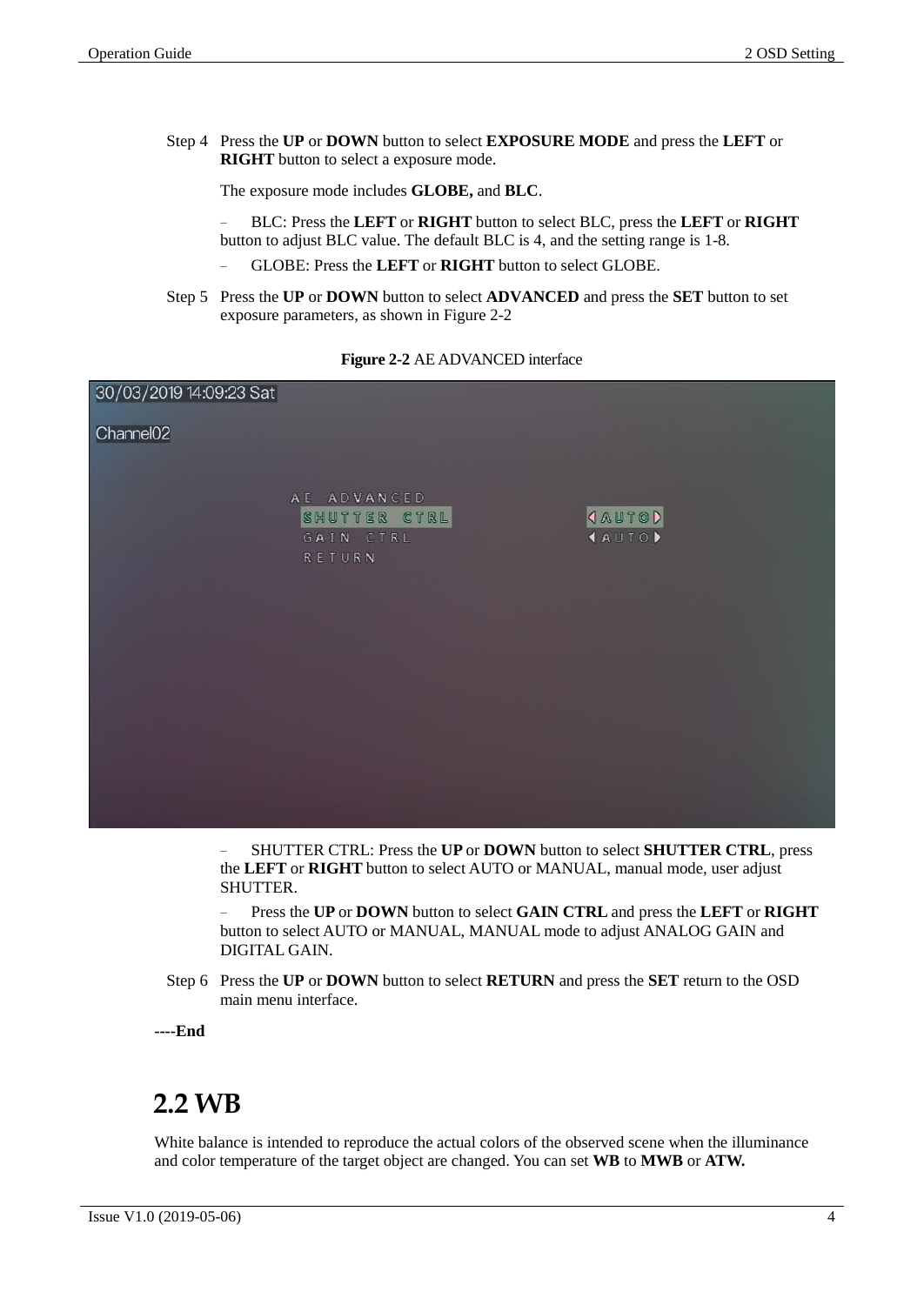#### **Procedure**

Step 1 Press the **UP** or **DOWN** button to select **WB**. Press the **SET** button to open the **WB** interface, as shown in [Figure 2-3.](#page-7-0)

<span id="page-7-0"></span>

| 30/03/2019 14:00:53 Sat |                                  |                           |
|-------------------------|----------------------------------|---------------------------|
| Channel <sub>02</sub>   |                                  |                           |
|                         |                                  |                           |
|                         | $\mathsf{W}\,\mathsf{B}$<br>MODE | <b><i><u>ATWD</u></i></b> |
|                         | RETURN                           |                           |
|                         |                                  |                           |
|                         |                                  |                           |
|                         |                                  |                           |
|                         |                                  |                           |
|                         |                                  |                           |
|                         |                                  |                           |
|                         |                                  |                           |
|                         |                                  |                           |

**Figure 2-3 AWB** interface

Step 2 Press the **LEFT** or **RIGHT** button to set the **MODE**. The options are **ATW, MWB**. The default mode is **ATW**

When **MWB** mode is selected, you can set white balance parameters, as shown in [Figure 2-4.](#page-8-1)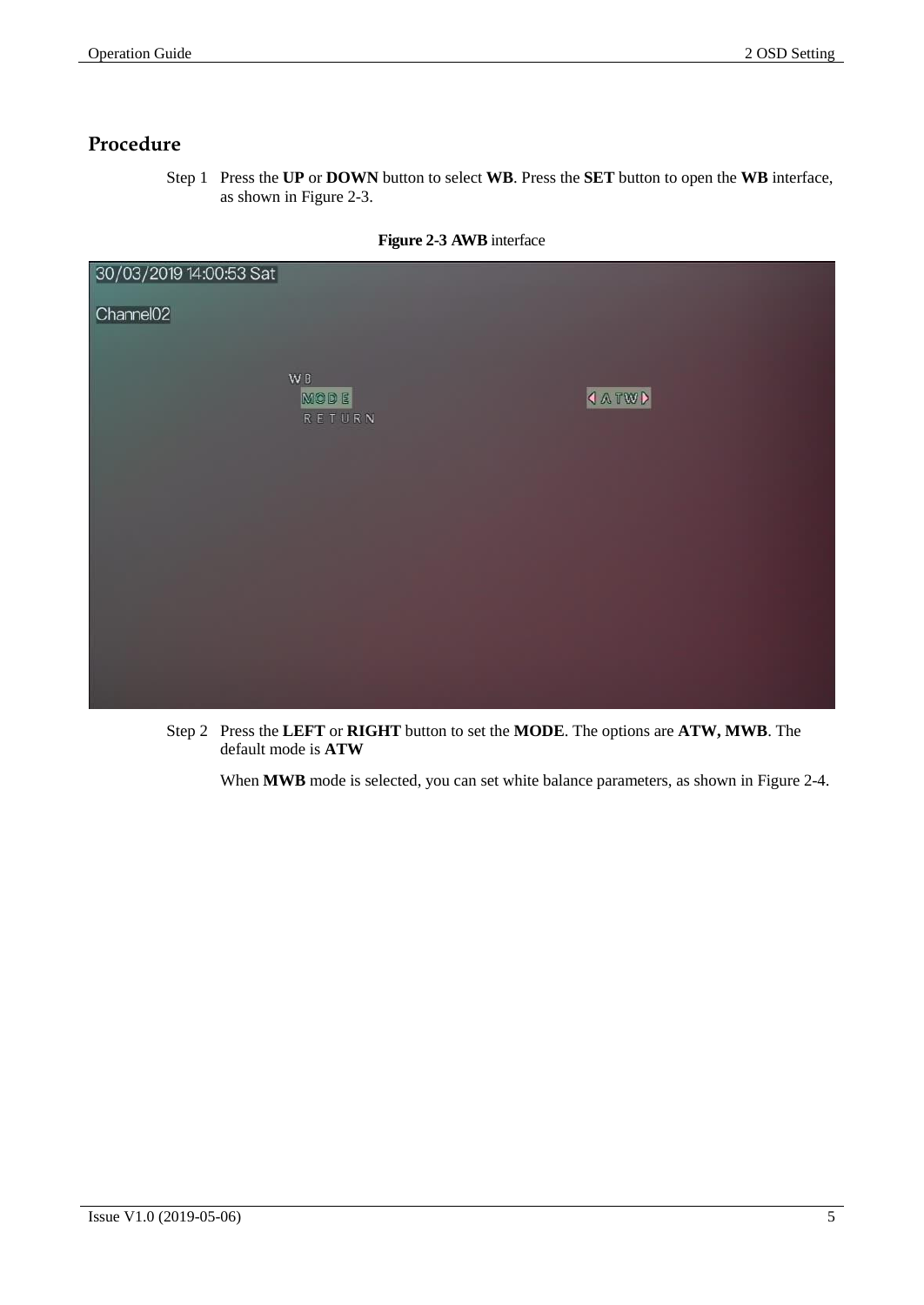

<span id="page-8-1"></span>

- 1. Press the **UP** or **DOWN** button to select **RGAIN**, and press the **LEFT** or **RIGHT** button to set **RGAIN**. The default RGAIN is 18 and the setting range is 0-32.
- 2. Press the **UP** or **DOWN** button to select **BGAIN**, and press the **LEFT** or **RIGHT** button to set **BGAIN**. The default BGAIN is 18 and the setting range is 0-32
- Step 3 Press the **UP** or **DOWN** button to select **RETURN**, and press the **SET** button to return to the OSD main menu interface.

**----End**

## <span id="page-8-0"></span>**2.3 DAY NIGHT**

You can set **Day-Night** to **BW, COLOR, AUTO,** or **EXT**.

#### **Procedure**

Step 1 Press the **UP** or **DOWN** button to select **Day-Night**. Press the **SET** button to open the **Day /Night** interface, as shown in [Figure 2-5.](#page-9-1)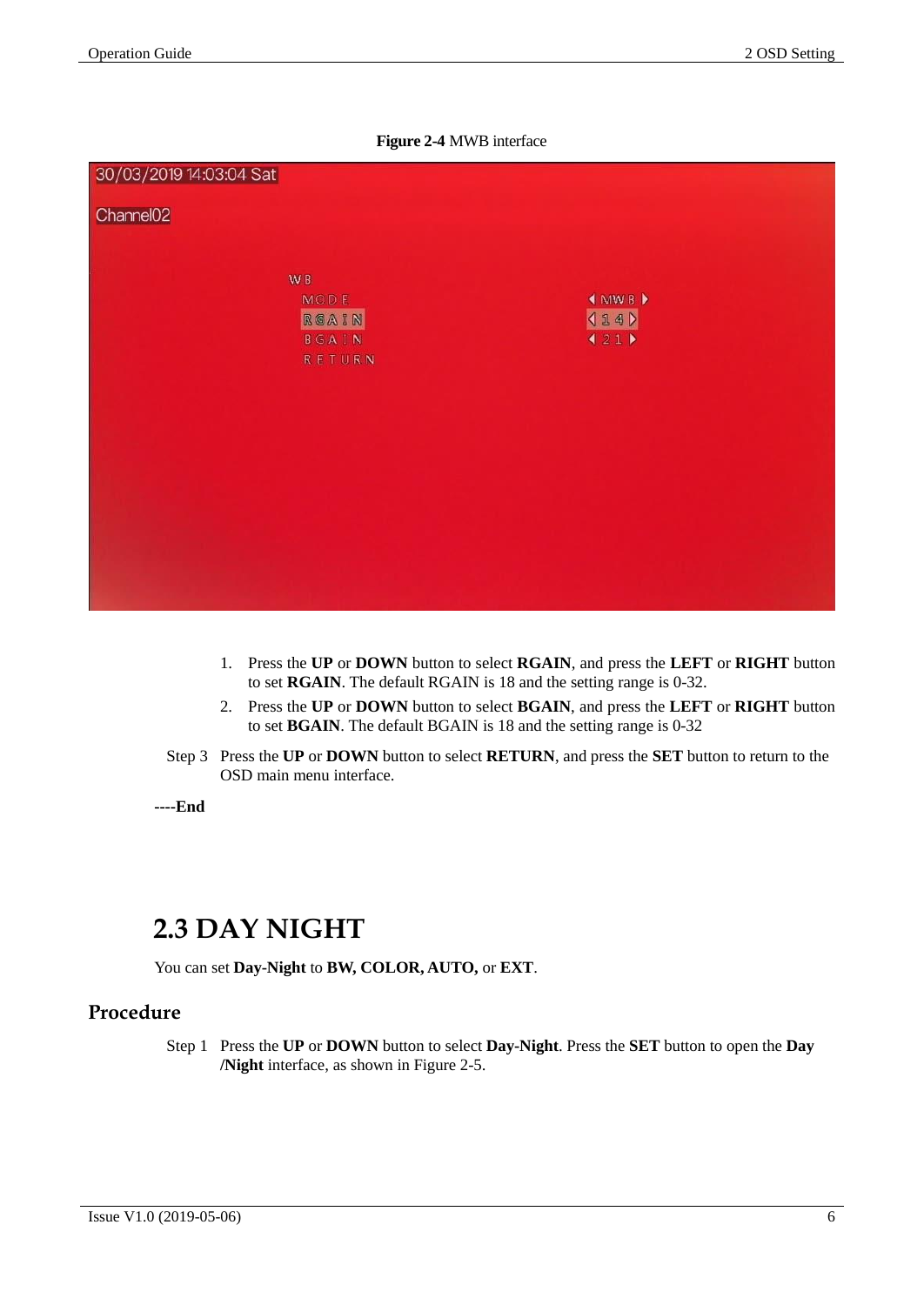

<span id="page-9-1"></span>

- Step 2 Press the **LEFT** or **RIGHT** button to set the Mode.
- Step 3 Press the **UP** or **DOWN** button to select **RETURN** and press the **SET** return to the OSD main menu interface.

**----End**

## <span id="page-9-0"></span>**2.4 IMAGE ENHANCE**

The **Image Enhance** interface includes **CONTRAST**, **SHARPNESS**, **COLOR GAIN** and **3DNR,** as shown in [Figure 2-6.](#page-10-0)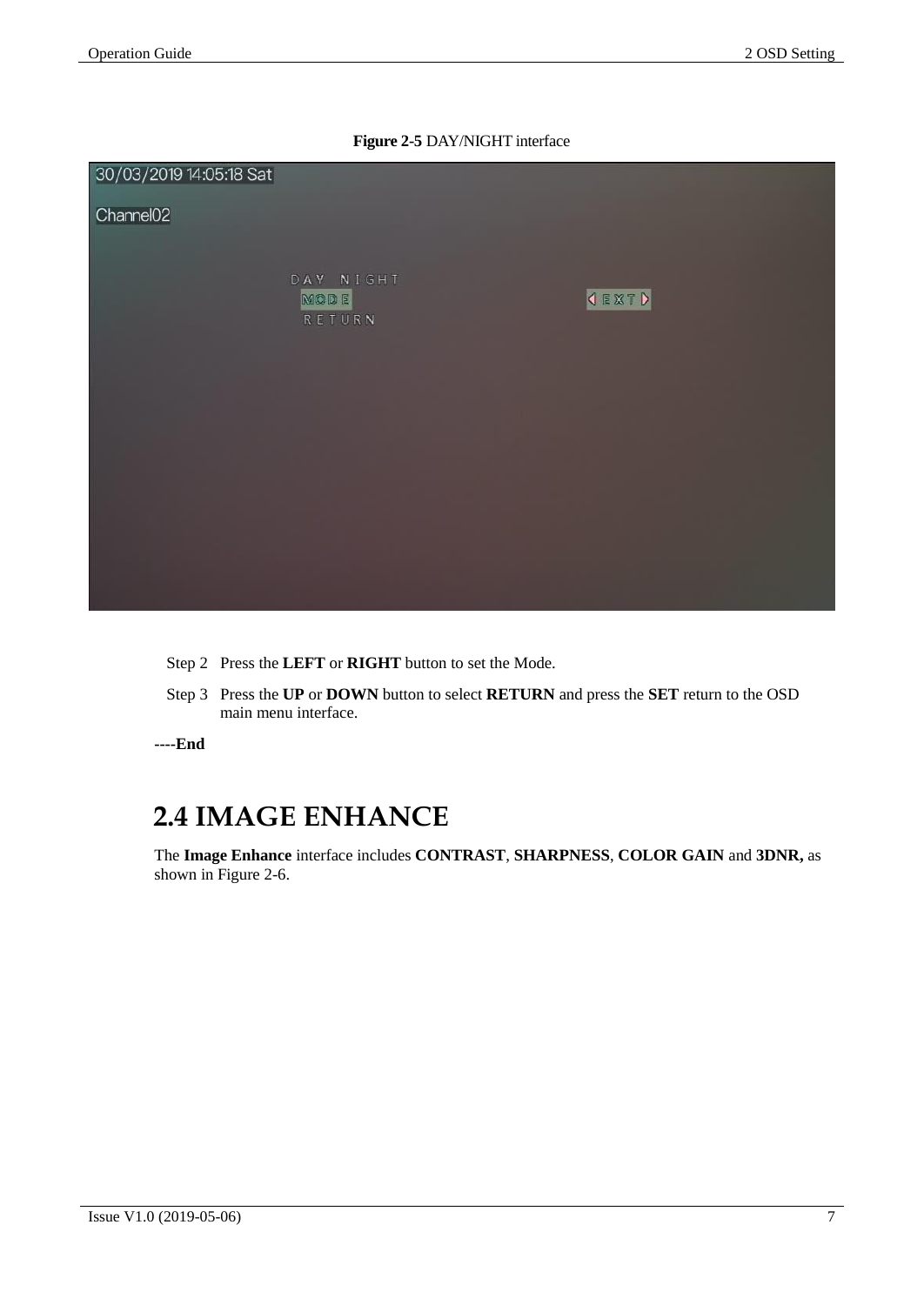#### **Figure 2-6** Image enhance

<span id="page-10-0"></span>

#### **Procedure**

- Step 1 Press the **UP** or **DOWN** button to select **IMAGE ENHANCE**. Press the **SET** button to open the **IMAGE ENHANCE** interface.
- Step 2 Press the **UP** or **DOWN** button to select **CONTRAST**. Press the **LEFT** or **RIGHT** button to choose manual or auto , manual mode need press **DOWN** button to go next one, press the **LEFT** or **RIGHT** button set the **CONTRAST** value. The default contrast is 35 and the setting range is 0-40.
- Step 3 Press the **UP** or **DOWN** button to select **SHARPNESS**. Press the **LEFT** or **RIGHT** button to choose manual or auto , manual mode need press **DOWN** button to go next one, press the **LEFT** or **RIGHT** button set the **SHARPNESS** value. The default sharpness is 5 and the setting range is 0-16.
- Step 4 Press the **UP** or **DOWN** button to select **COLOR GAIN**. Press the **LEFT** or **RIGHT** button to choose manual or auto , manual mode need press **DOWN** button to go next one, press the **LEFT** or **RIGHT** button set the **COLOR GAIN** value. The default color gain is 8 and the setting range is 0-30.
- Step 5 Press the **UP** or **DOWN** button to select **3DNR**. Press the **LEFT** or **RIGHT** button to choose manual or auto , manual mode need press **DOWN** button to go next one, press the **LEFT** or **RIGHT** button set the **3DNR** value. The default DNR is 6 and the setting range is 0-30.
- Step 6 Press the **UP** or **DOWN** button to select **RETURN** and press the **SET** return to the OSD main menu interface.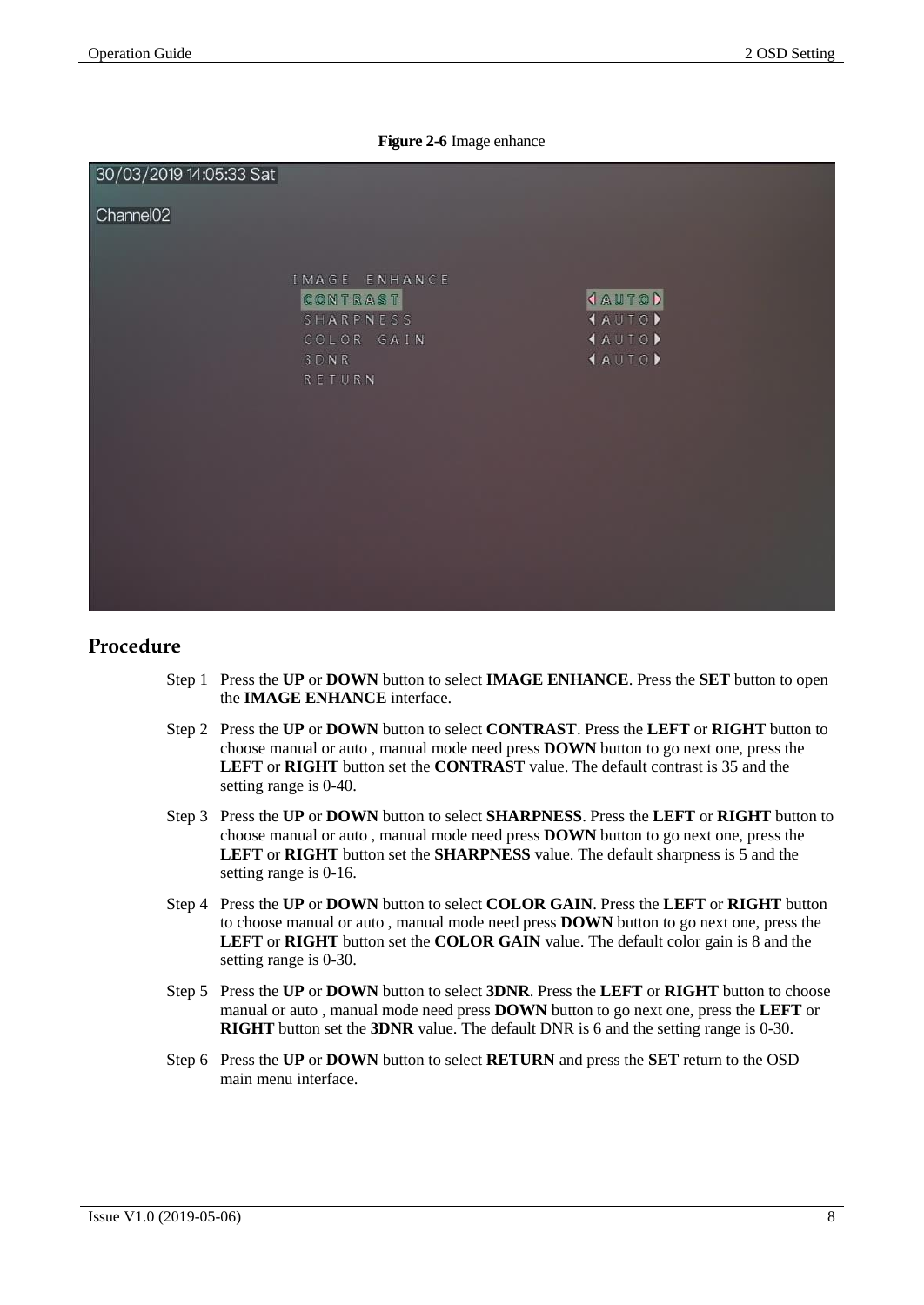## <span id="page-11-0"></span>**2.5 VIDEO SETTING**

The **Video Setting** interface includes **VIDEO STANDRADN HD FORMAT** and **WDR.**

#### **Procedure**

Step 1 Press the **UP** or **DOWN** button to select **VIDEO SETTING**. Press the **SET** button to open the **VIDEO SETTING** interface, as shown in [Figure 2-7.](#page-11-2)

<span id="page-11-2"></span>

| 30/03/2019 14:05:53 Sat |                                                                |                                                                               |
|-------------------------|----------------------------------------------------------------|-------------------------------------------------------------------------------|
| Channel <sub>02</sub>   |                                                                |                                                                               |
|                         | VIDEO SETTING<br>VIDEO STANDARD<br>HD FORMATE<br>WDR<br>RETURN | <b>INTSCD</b><br><b>AHD</b><br>$\blacktriangleleft$ EXT $\blacktriangleright$ |
|                         |                                                                |                                                                               |
|                         |                                                                |                                                                               |

| Figure 2-7 Video Setting interface |  |  |
|------------------------------------|--|--|
|                                    |  |  |

- Step 2 Press the **UP** or **DOWN** button to select VIDEO STANDARD and press the **LEFT** or **RIGHT** button to choose. The options are **PAL**, and **NTSC**. The default value is **PAL**. Switch the standard the screen will restart.
- Step 3 Press the **UP** or **DOWN** button to select **HD FORMAT**, and press the **LEFT** or **RIGHT** button to select **AHD, TVI, CVBS** or **CVI.** The default value is **AHD**.
- Step 4 Press the **UP** or **DOWN** button to select **WDR**, and press the **LEFT** or **RIGHT** button to select **EXT, CLOSE** or **OPEN.** The default value is **AHD**.
- Step 5 Press the **UP** or **DOWN** button to select **RETURN** and press the **SET** return to the OSD main menu interface.

## <span id="page-11-1"></span>**2.6 LANGUAGE**

Press the **UP** or **DOWN** button to select **LANGUAGE**, and press the **LEFT** or **RIGHT** button to set this parameter. Supports 10 languages, English, Chinese, Traditional Chinese, Portuguese, Polish, French, Italian, Spanish, Russian, and Japanese.